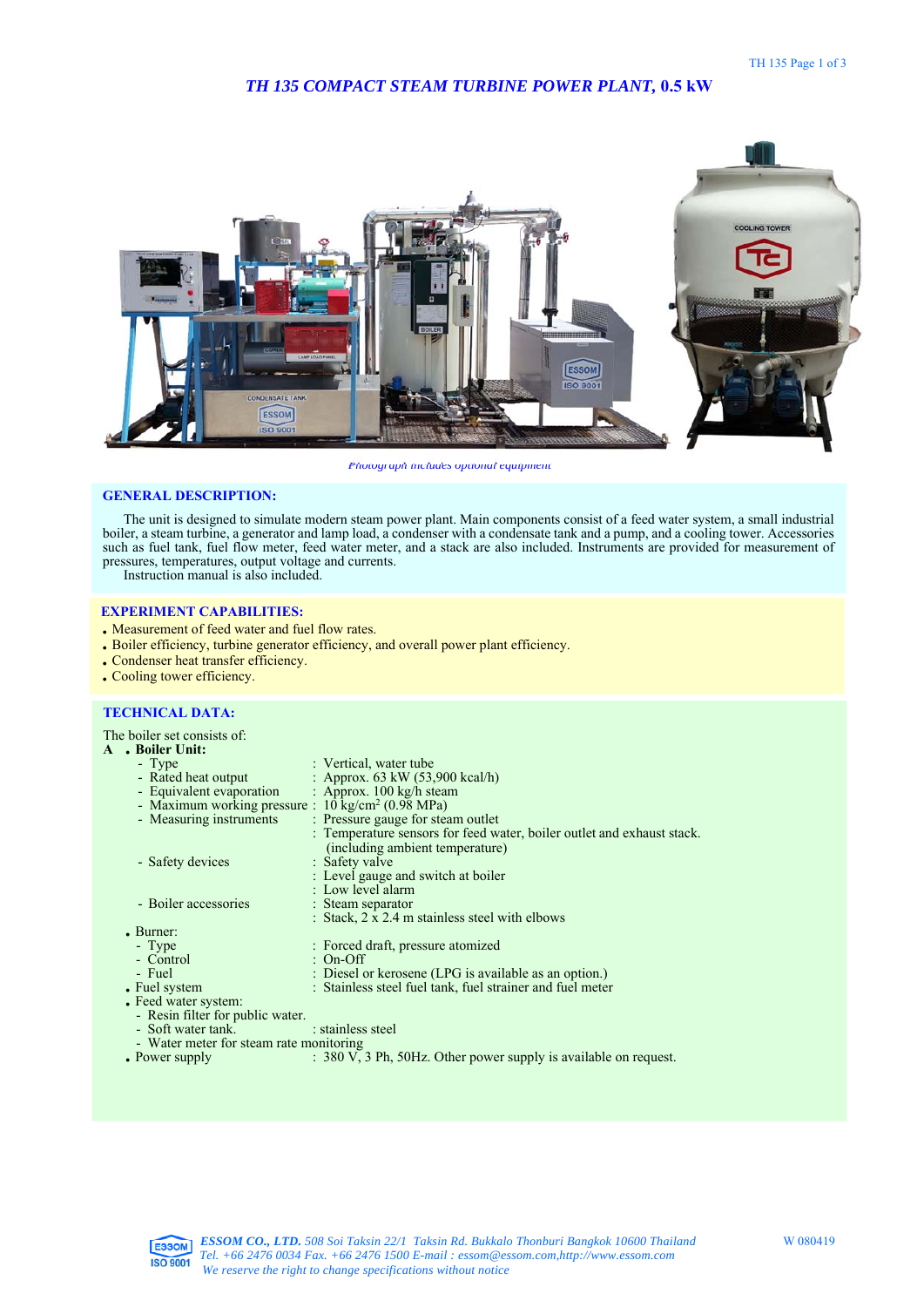# **<sup>B</sup>** . **Steam Turbine**

- 
- $\therefore$  Single stage, twin nozzle impulse turbine<br> $\therefore$  Approx. 0.3 kW
- Maximum electrical output
- Measuring instruments:
- Speed sensor for turbine
- Temperature sensors for steam inlet and outlet
- Pressure gauge for steam inlet
- Water manometer for turbine outlet

# **<sup>C</sup>** . **Generator and Lamp Load**

- Generator and Lamp Load<br>• Voltage : 220V, 1 Ph, 50 Hz. • Voltage :  $220V$ , 1 Ph, 50 Hz.<br>• Load lamps : 1 set.
	-
	- . Measuring instruments
		- Generator speed digital display
		- Voltage and current digital display

#### **<sup>D</sup>** . **Condenser and Cooling Tower**

. TH 101-013 Condenser

Description

- The unit allows a study of heat transfer in a heat exchanger as well as recover condensate for reuse.
- Type : Steam tube
- Accessories and instruments
- : Cooling water pump
- : Water meter.
- : Condensate tank. : Stainless steel
- : Temperature sensors for condensate, cooling water inlet and outlet
- : Strainer
- . TH 135-014 Cooling Tower
	- Description

This is an educational unit for recovering of condenser cooling water as well as studying of cooling tower efficiency

**<sup>E</sup>** . **Software for data display and analysis by computer (separately supplied).**



# **OPTIONAL EQUIPMENT**

- TH 101-021 Sand filter for water with suspended materials<br>TH 101-022 Carbon filter for water with odour or rust
- Carbon filter for water with odour or rust<br>Pressure sensor
- TH 101-031 Pressure sensor<br>• TH 101-032 Fuel flow totalizer
- 
- $\frac{1}{101}$  TH 101-032
- TH 101-033 Feed water flow totalizer<br>TH 101-035 Cooling water flow senso Cooling water flow sensor
- . Portable pH meter
- Electric boiler instead of diesel boiler.